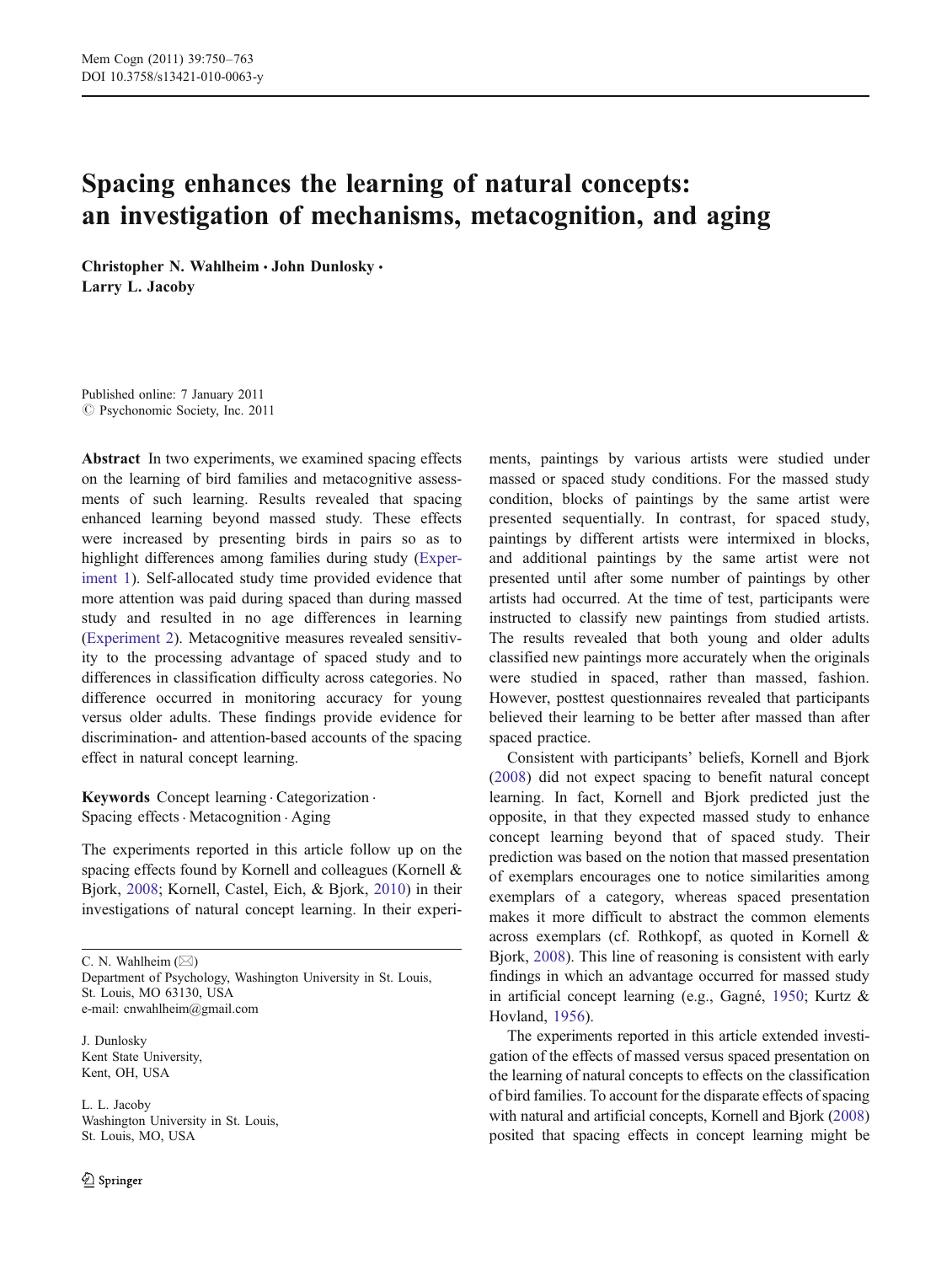moderated by the level of discriminability between concepts. This discrimination hypothesis holds that because artificial concepts can often be easily discriminated from one another, no additional learning benefits are gained from the examination of differences among exemplars of a category. In contrast, because natural concepts are presumed to have more between-category similarity, learning how to discriminate among categories may be beneficial to learning. Spacing may be ideal for learning natural concepts for which there is likely to be high intercategory similarity for the novice (e.g., bird families). As compared with massed practice, spacing results in the intermixing of birds from different families, which makes it easier for participants to search for differences among exemplars. In line with the discrimination hypothesis, bird experts hold that learning to identify birds is best accomplished by searching for differences across birds. According to expert David Sibley ([2002\)](#page-13-0), "Whether you are looking at two birds side by side in the field or comparing a bird in the field to pictures in a book, you must make comparisons and search for differences" (p. 22).

An alternative account of the spacing effect in natural concept learning is provided by the attention attenuation hypothesis (from Kornell et al., [2010\)](#page-12-0). According to this hypothesis, spacing effects obtain in natural concept learning because attention is more likely to diminish across exemplars in a study block if those exemplars are from the same category. In the present experiments, as in Kornell and Bjork ([2008](#page-12-0)), massed presentation involved presenting six exemplars from a given category in a block, with each exemplar being presented for a fixed amount of time. After several exemplars from one category were presented, participants might believe that they had learned the category and, so, spend less time studying subsequent exemplars within that block. In contrast, spaced presentation resulted in six exemplars within a block being from different categories, rendering such attenuation of attention less likely. By this account, functional study times may actually be longer for spaced than for massed study, which may contribute to the spacing effect.

In the present experiments, we sought to extend the spacing effect observed by Kornell and Bjork [\(2008](#page-12-0)) to the classification of birds into families and to further evaluate the two theoretical accounts described above. Birds were chosen from 12 families, and exemplars were presented in massed or spaced fashion, using the same list structure as did Kornell and Bjork. For massed study, birds from the same family were presented sequentially in blocks, whereas for spaced study, birds from different families were intermixed in blocks and additional exemplars from those families were presented after intervening massed study of members of different families.

To further test the discrimination hypothesis, birds were presented either individually or side by side in pairs in our experiments. This manipulation was used to enhance the salience of similarities and differences. As compared with presenting exemplars individually, presentation in pairs was expected to increase the extent to which participants noticed similarities (massed) or differences (spaced) between exemplars. According to the discrimination hypothesis, the spacing effect will be further enhanced when exemplars are presented in pairs, as compared with when they are presented individually.

Concerning the attention attenuation hypothesis, Kornell et al. [\(2010\)](#page-12-0) evaluated this account in an ad hoc fashion and found no supporting evidence for it, whereas we provide a more direct test of the hypothesis. In particular, examination of classification performance for studied exemplars in each position within a block might reveal that performance decreases as a function of relative position for massed exemplars, whereas no such decrease will arise for spaced exemplars. Furthermore, allowing participants to allocate their study time would provide an index of functional attention for exemplars at each position. Thus, one might expect a similar pattern of results for classification performance and study time. To examine these possibilities, we analyzed both classification performance for studied exemplars [\(Experiment 1](#page-2-0)) and study time allocation [\(Experiment](#page-6-0) [2](#page-6-0)) as a function of relative position within each block.

As was mentioned above, Kornell and colleagues [\(2010](#page-12-0)) found that people's metacognitive beliefs were largely inconsistent with the effects of spacing on classification performance. In particular, the majority of people reported that massed study was more effective than spaced study on posttest questionnaires. Although questionnaires are a valid means of assessing one's beliefs, questionnaire responses may not necessarily reflect participants' sensitivity to the effects of spacing on category learning. Participants' judgments on a questionnaire may be based on the fluency with which they had processed the *group* of exemplars in each of the massed and spaced conditions. In contrast, judgments made for specific exemplars or even specific categories may be a better measure of participants' sensitivity to these effects because the fluency on which these judgments are based is specific to particular exemplars and categories.

In line with this reasoning, Dunlosky and Hertzog [\(2000](#page-12-0)) have shown that posttest questionnaires can differ from individual judgments of learning (JOLs) in terms of their sensitivity to imagery effects on associative learning. This difference is presumably due to questionnaire responses being based on declarative knowledge about a group of items, whereas individual judgments are based on the processing of particular items. Results such as these suggest that judgments made at the individual or category levels may be sensitive to spacing effects in concept learning. To explore this possibility, participants in the present study were asked to make JOLs for each studied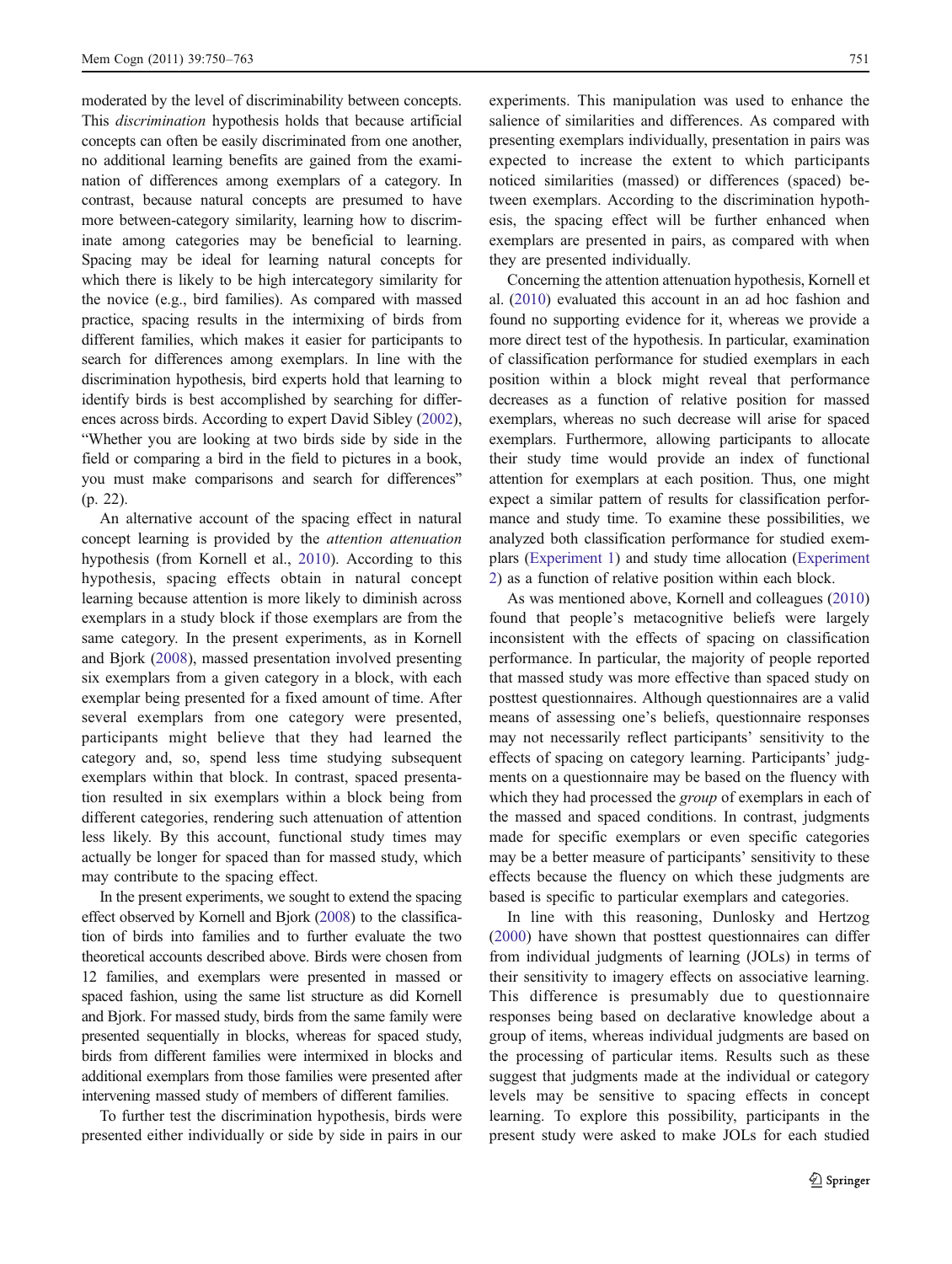<span id="page-2-0"></span>item and retrospective confidence judgments for all test items. In addition, participants made category-learning judgments (CLJs) for each family (see Jacoby, Wahlheim, & Coane, [2010](#page-12-0)). For the CLJs, family names were presented individually following the study phase, and participants predicted the likelihood that they could correctly classify new birds from those families when subsequently tested.

Although item-level JOLs and confidence judgments have been studied extensively in the metacognition literature, little is known about how people judge their learning of categories (but see Jacoby et al., [2010\)](#page-12-0). Examination of the sensitivity of CLJs to differences in learning across categories has the potential to inform theory about the monitoring of concept learning. In particular, examination of CLJs will indicate how well participants believe particular categories have been learned. Thus, besides evaluating whether people's metacognitive judgments are sensitive to spacing effects, our experiments are meant to motivate theoretical development regarding metacognition and concept learning.

We also sought to evaluate age differences in the learning of members of bird families and whether allowing participants to control their study strategies would eliminate any age differences that were found. On the basis of prior research, older adults are less likely to self-initiate effective learning strategies (see Castel, [2008](#page-12-0)), show poorer concept learning than young adults (see, e.g., Griego & Kliegel, [2008;](#page-12-0) Hess & Slaughter, [1986;](#page-12-0) Kornell et al., [2010\)](#page-12-0), and show poorer metacognitive control over their study than do young adults (e.g., Dunlosky & Connor, [1997\)](#page-12-0). Thus, one might expect young adults to outperform older adults, even when both groups are given unlimited time to study. In contrast, learning bird families is an intrinsically engaging task that could motivate older adults to use more effective learning strategies, leading to no age-related differences in the learning of members of bird families. We examined these possibilities in [Experiment 2](#page-6-0) by allowing participants to allocate their study time and by comparing the monitoring accuracy of young and older adults.

# Experiment 1

Experiment 1 examined mechanisms of the spacing effect in natural concept learning and metacognitive evaluations of such effects. Birds were studied in massed or spaced fashion, following the procedure employed by Kornell and Bjork ([2008\)](#page-12-0). JOLs, CLJs, and confidence judgments were recorded. Presenting birds in pairs was expected to highlight the differences among exemplars and enhance the positive effects of spacing, providing support for the discrimination hypothesis. Also, in accord with the atten-

tion attenuation hypothesis, classification of studied exemplars in massed blocks was expected to be greatest for the first exemplar, with performance declining for subsequent exemplars, and with little change being expected in the spaced blocks. Finally, in contrast to questionnaire measures, our metacognitive measures were expected to reflect processing differences between massed and spaced study as a result of judgments being influenced by item- and category-level processing.

# Method

# Participants

Forty-eight Washington University undergraduates participated in exchange for course credit or \$10 per hour. Twenty-four participants were randomly assigned to the singles and pairs groups. Participants were tested individually.

#### Design and materials

A 2 (study: massed vs. spaced)  $\times$  2 (presentation: singles vs. pairs)  $\times$  2 (exemplar: studied vs. novel) mixed factorial design was used. The study variable refers to whether study blocks included birds from the same family (massed) or from different families (spaced). In addition, the presentation variable refers to whether one (singles) or two (pairs) exemplars were presented during study. Finally, the exemplar variable refers to whether test items were presented during the study phase (studied) or whether they were new exemplars from the studied families (novel).

Pictures of perching birds from the taxonomic order Passeriformes were chosen to represent natural concepts (for examples, see Fig. [1](#page-3-0)). We selected families from the same taxonomic order to provide enough between-family similarity to avoid ceiling effects. Also, families were chosen such that there was enough within-family similarity to produce reasonable levels of discriminability between families. Exemplars were chosen from the following 12 families: chickadees, finches, flycatchers, grosbeaks, jays, orioles, sparrows, swallows, thrashers, thrushes, vireos, and warblers.

Of the 12 families chosen, 10 species (exemplars) were selected from each, for a total of 120 exemplars. For counterbalancing purposes, the 12 families were divided into two groups of 6 families and served equally often in the massed and spaced study conditions. Each group was matched on classification difficulty from previous experiments. Of the 10 exemplars in each family, 6 were randomly assigned to be studied exemplars, and 4 were randomly assigned to be novel exemplars. Items in the studied and novel exemplar conditions remained constant across experimental formats.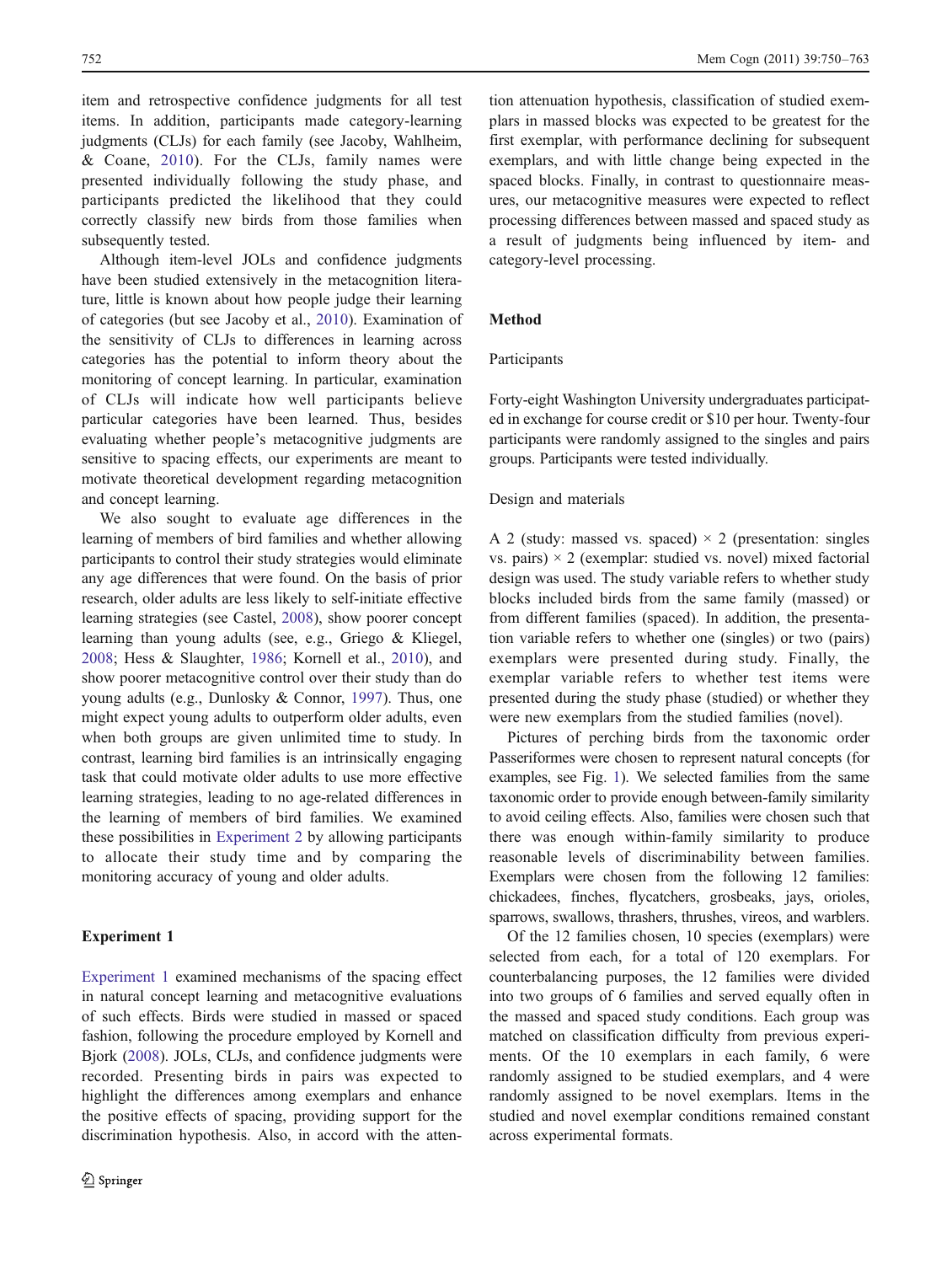<span id="page-3-0"></span>

Fig. 1 Examples of exemplars from each of the 12 families used in [Experiments 1](#page-2-0) and [2](#page-6-0)

During study, exemplars were presented in massed fashion (M) by presenting the six studied items from the same family in a block. In contrast, exemplars in the spaced condition (S) were distributed across blocks such that each block contained one exemplar from each family. The block order was the same as that used by Kornell and Bjork [\(2008](#page-12-0); i.e., MSSMMSSMMSSM). Families and exemplars were assigned to massed and spaced blocks in a fixed random order. Exemplars in each block were presented in a new random order for each participant. The counterbalancing of assignment of groups to massed and spaced study conditions produced two experimental formats.

In the singles group, each block contained six individually presented exemplars. In contrast, each block in the pairs group included three presentations of two exemplars side by side. On each presentation in the pairs group, two exemplars from different families were shown in the spaced condition, and two exemplars from the same family were shown in the massed condition.

# Procedure

Participants first completed the study phase. All stimuli were presented on a computer monitor against a black background. Six exemplars from each of the 12 families were presented in random order within each study block (72 exemplars total). In the singles group, each exemplar was presented for 8 s, with the corresponding family name below. Participants were told to say the family name aloud and to study the picture in anticipation of classification tests of novel and studied exemplars. After 8 s expired, the JOL query "Likelihood of Correct Classification (8%–100%)" replaced the family name. Participants were told that they would be required to select the correct family name of each bird on the final classification test from a list of 12 families and that their task was to predict the likelihood of correctly classifying each studied bird. Participants' ratings were made on a scale from 8% (guessing) to 100% (certain correct). They were told to use the full range of the scale to make their predictions as precise as possible. In the pairs group, two exemplars were presented side by side for 16 s, with their respective family names below. Participants were told that the birds would appear for 16 s and that they should spend an equal amount of time studying each bird. After 16 s expired, the left member of the pair was presented alone, and the JOL query appeared below it. Once the JOL was recorded for the left member, the right member appeared alone with the same query.

After the study phase, participants were told to make predictions of future classification performance for novel exemplars from the 12 studied families at the category level (CLJs). Each family name was presented individually in random order, with the same judgment query and scale  $(8\% - 100\%)$  as in the study phase.

Following the CLJs, participants were given a classification test for the novel exemplars. Four novel exemplars from each of the 12 studied families (48 total) were presented individually and in random order. The names of the 12 families appeared below each exemplar. Participants were told that they should say the name of the family to which each bird belonged and that their responses would be recorded by the experimenter. After each response, participants made confidence judgments regarding their classification accuracy. The confidence scale was the same as that used in earlier judgments.

Once the classification test of novel exemplars had been completed, participants were given the same test for studied exemplars. The original six exemplars from each of the 12 families (72 total) were presented individually and in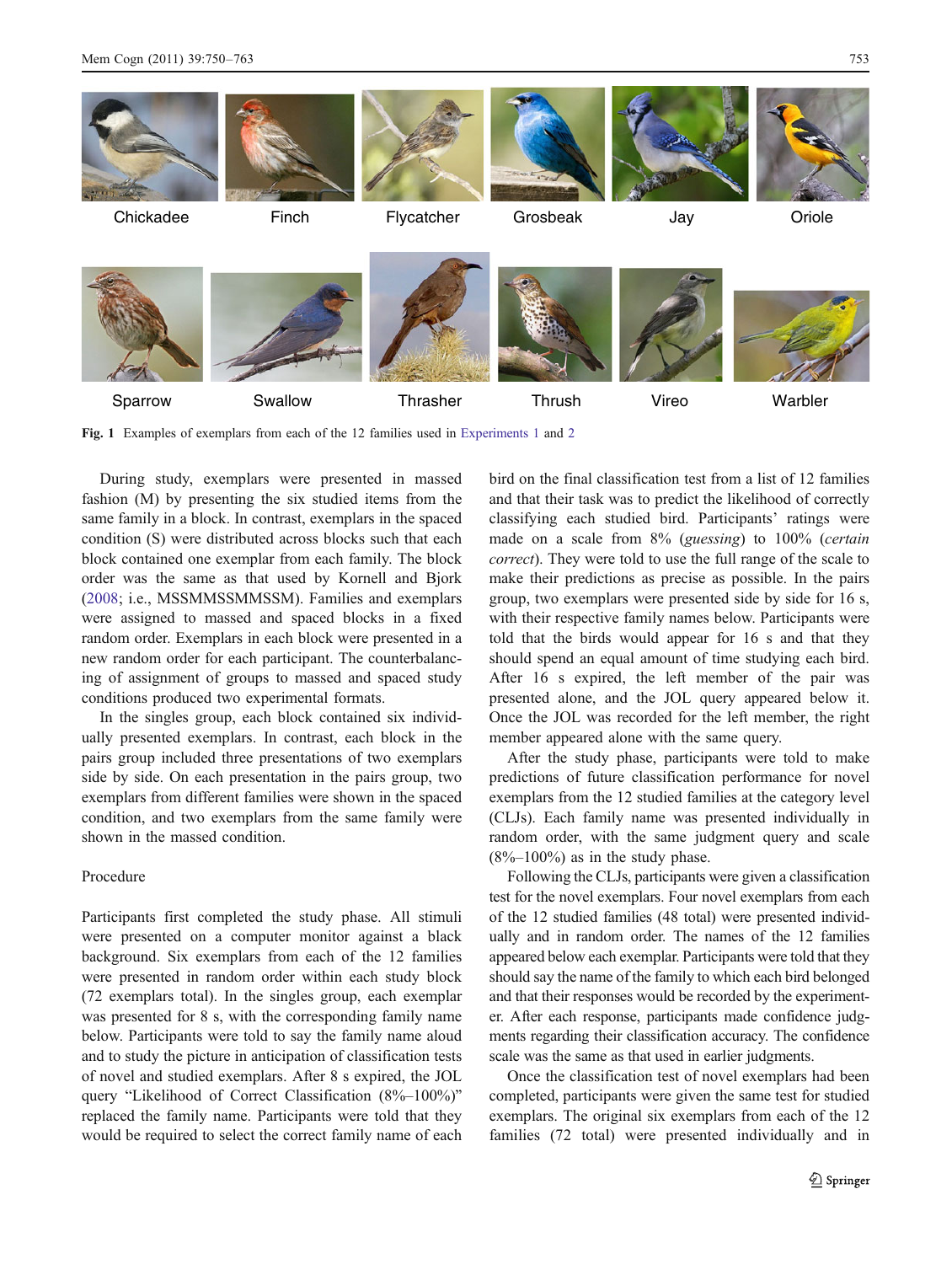<span id="page-4-0"></span>random order, and the same instructions were given as in the test of novel exemplars. Tests of novel and studied exemplars were both self-paced. All effects in the following experiments were significant below  $p = 0.05$ , unless otherwise noted.

# Results and discussion

## Classification performance

Novel exemplars To examine the role of discriminability in the effects of spacing on natural concept learning, classification performance was compared for novel exemplars (Table 1, upper left section). A spacing effect was revealed in that classification performance was better for spaced (.43) than for massed (.35) study,  $F(1, 46) = 10.68$ ,  $\eta_p^2 =$ .19. The singles and pairs groups did not differ,  $F \le 1$ . Most important, a study  $\times$  presentation interaction,  $F(1, 46) =$ 4.81,  $\eta_p^2 = 0.10$ , indicated that there was an advantage of spaced, as compared with massed, study in the pairs group,  $t(23) = 3.40$ , but not in the singles group,  $t \le 1$ . Consistent with the discrimination account, these results suggest that structuring the study trials so as to highlight differences between families benefited participants' learning by enhancing their ability to discriminate among families.

Studied exemplars A spacing effect was also obtained for studied exemplars presented in pairs, whereas there was not a significant effect of spacing for individually presented exemplars (Table 1, upper right section). Classification performance was better for spaced (.47) than for massed (.39) study,  $F(1, 46) = 17.83$ ,  $\eta_p^2 = .28$ , and the study  $\times$ 

Table 1 Probability of correct classification as a function of study, presentation, exemplar, and age: [Experiments 1](#page-2-0) and [2](#page-6-0)

|              | Novel    |          | Studied   |           |  |
|--------------|----------|----------|-----------|-----------|--|
|              | Massed   | Spaced   | Massed    | Spaced    |  |
| Experiment 1 |          |          |           |           |  |
| Young        |          |          |           |           |  |
| Singles      | .36(.03) | .39(.03) | .41(0.03) | .44(03)   |  |
| Pairs        | .33(.03) | .46(.03) | .38(.03)  | .50(0.03) |  |
| Experiment 2 |          |          |           |           |  |
| Young        |          |          |           |           |  |
| Singles      | .33(.03) | .39(.03) | .31(0.03) | .38(.03)  |  |
| Pairs        | .32(.02) | .35(.03) | .32(.03)  | .37(0.03) |  |
| Older        |          |          |           |           |  |
| Singles      | .31(.03) | .35(.03) | .32(.03)  | .34(0.03) |  |
| Pairs        | .36(.03) | .42(03)  | .38(.03)  | .44(.03)  |  |

Standard errors of the means are presented in parentheses

presentation interaction was also significant,  $F(1, 46) = 7.21$ ,  $\eta_p^2$  = .14. Classification performance was better for spaced than for massed exemplars in the pairs group,  $t(23) = 4.33$ , but not in the singles group,  $t(23) = 1.27$ ,  $p = .22$ . These results provide further evidence that spacing benefits the learning of natural concepts when differences among families are sufficiently highlighted.

The inclusion of a test of studied exemplars also allowed for a test of the attention attenuation hypothesis (see Kornell et al., [2010\)](#page-12-0). Classification performance was examined as a function of relative position within a block (six birds per block), collapsed across presentation groups (singles and pairs) in the massed and spaced study conditions (Fig. 2). Exemplars in the pairs group are separated for display in Fig. 2 by assigning the left exemplars to positions earlier than those for right exemplars. For example, relative position 1 includes the left member of the first pair, relative position 2 includes the right member, and so forth.

Consistent with the attention attenuation hypothesis, classification performance in the massed condition was higher in the first than in the second position, with each subsequent position being numerically lower, with the exception of position 5 (perhaps because of random error). In contrast, performance in the spaced condition increased from the first to the second position, with there being no systematic change in performance across positions. This pattern of results was confirmed by a significant study  $\times$ position interaction,  $F(5, 230) = 3.69$ ,  $\eta_p^2 = .07$ . Follow-up t-tests revealed significant differences between adjacent positions in the massed condition in positions 1 and 2 and in positions 5 and 6,  $t s(47) > 2.23$ . The only significant difference between adjacent positions in the spaced condition was between positions 1 and 2,  $t(47) = 2.46$ . These results provide preliminary evidence that spacing effects were partially due to less attention being given to exemplars



Fig. 2 Mean classification performance for studied exemplars collapsed across presentation groups (singles and pairs) as a function of relative position and study condition in [Experiment 1.](#page-2-0) The bars represent standard errors of the means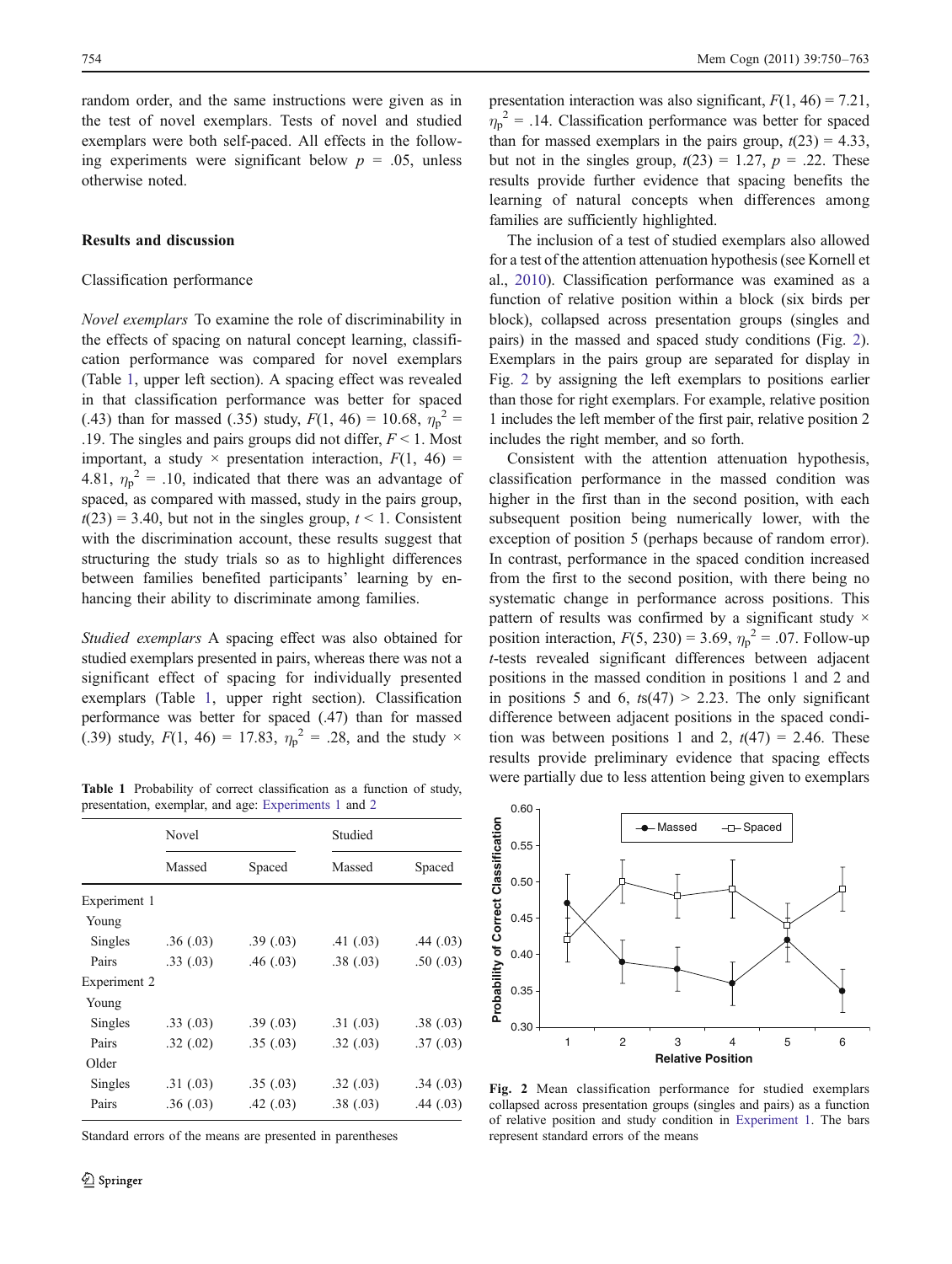<span id="page-5-0"></span>studied later in massed blocks. We examined this issue further in [Experiment 2](#page-6-0).

#### Metacognitive judgments

The accuracy of metacognitive judgments was assessed in two ways. First, the magnitudes of each measure were compared as a function of study and presentation conditions to examine participants' sensitivity to the effects of spacing. Second, monitoring resolution was examined for each measure by computing mean within-participant gamma correlations between the measure and classification performance (see Nelson, [1984\)](#page-13-0). Monitoring resolution was computed to index the extent to which people's judgments predicted classification performance for individual items or categories.

Judgments of learning The top rows of Table 2 show that JOLs did not differ for spaced and massed study conditions or for singles and pairs groups, and there was not a significant study  $\times$  presentation interaction,  $Fs < 3.06$ ,  $ps > .09$ . However, spacing did enhance monitoring resolution of JOLs. The top rows of Table [3](#page-6-0) show that resolution was better for spaced (.48) than for massed (.35) study,  $F(1, 46)$  = 6.03,  $\eta_p^2$  = .12. No other effects were significant,  $Fs < 1.07$ .

Category-learning judgments CLJs were sensitive to the effects of spacing (Table 2, top rows), as revealed by their being higher for spaced (.50) than for massed (.43) study, F  $(1, 46) = 34.24$ ,  $\eta_p^2 = .43$ . No other effects were significant,  $Fs \le 2.58$ ,  $ps \ge .12$ . It is noteworthy that CLJs were more sensitive to the effects of spacing than were JOLs, given that previous work has shown global judgments to be insensitive to spacing effects (see Kornell & Bjork, [2008](#page-12-0); Kornell et al., [2010](#page-12-0)).

Monitoring resolution for CLJs was computed by correlating, for each participant, the CLJs given for each family with the mean overall classification performance on novel exemplars for each of those families (Table [3,](#page-6-0) top rows). Resolution did not differ between massed (.47) and spaced (.48) study conditions,  $Fs \leq 1$ . This result is understandable in that spacing was expected to benefit the encoding of individual exemplars, which would not necessarily benefit relative monitoring accuracy at the category level. If spacing had a relatively uniform effect on performance across categories, its increase would not enhance discrimination of difficulty differences among categories. Moreover, both specific and general category representations likely contribute to CLJs (see Jacoby et al., [2010](#page-12-0)), and general information could have been used in the massed condition to offset the memory disadvantage of individual exemplars.

The magnitude of gamma correlations for CLJs indicates that participants were sensitive to differences in classification difficulty across categories, which replicates the results found by Jacoby et al. [\(2010](#page-12-0)).

Confidence judgments Confidence judgments were sensitive to the effects of spacing (Table 2, top rows). Confidence in classification of studied and novel exemplars was higher for spaced (.45) than for massed (.43) study,  $F(1, 46) = 5.20$ ,  $\eta_p^2$  = .10. Confidence was also higher for studied (.48) than for novel (.40) exemplars,  $F(1, 46) = 79.49$ ,  $\eta_p^2 = .63$ . Finally, confidence tended to be higher for pairs (.48) than for singles (.39),  $F(1, 46) = 4.04$ ,  $p = .05$ ,  $\eta_p^2 = .08$ . No other effects were significant,  $Fs < 1$ .

Monitoring resolution of confidence judgments benefited from spaced study, but only for studied exemplars (Table [3,](#page-6-0) top rows). This finding was confirmed by a significant exemplar  $\times$  study interaction,  $F(1, 46) = 4.16$ ,  $\eta_p^2 = .08$ .

|              |             |           |           |           | Confidence |           |           |           |  |
|--------------|-------------|-----------|-----------|-----------|------------|-----------|-----------|-----------|--|
|              | <b>JOLs</b> |           | CLJs      |           | Novel      |           | Studied   |           |  |
|              | Massed      | Spaced    | Massed    | Spaced    | Massed     | Spaced    | Massed    | Spaced    |  |
| Experiment 1 |             |           |           |           |            |           |           |           |  |
| Young        |             |           |           |           |            |           |           |           |  |
| Singles      | .44(.04)    | .46(.04)  | .39(0.03) | .46(0.03) | .34(.03)   | .36(.03)  | .43(0.03) | .45(.03)  |  |
| Pairs        | .51(0.04)   | .53(0.04) | .47(03)   | .53(0.03) | .43(0.03)  | .45(0.03) | .51(0.03) | .53(0.03) |  |
| Experiment 2 |             |           |           |           |            |           |           |           |  |
| Young        |             |           |           |           |            |           |           |           |  |
| Singles      | .44(.04)    | .45(.04)  | .43(0.04) | .46(.04)  | .44(03)    | .45(.04)  | .44(.04)  | .46(.04)  |  |
| Pairs        | .46(.03)    | .44(03)   | .40(0.03) | .43(0.03) | .41(0.03)  | .42(0.03) | .46(0.04) | .48(.04)  |  |
| Older        |             |           |           |           |            |           |           |           |  |
| Singles      | .37(0.04)   | .43(0.04) | .33(.04)  | .37(0.04) | .31(.04)   | .33(0.04) | .33(.04)  | .35(.04)  |  |
| Pairs        | .43(0.04)   | .46(.04)  | .35(0.04) | .41(0.04) | .41(0.04)  | .42(0.04) | .47(0.04) | .48(.04)  |  |

Table 2 Metacognitive judgment magnitudes as a function of measure, study, presentation, exemplar, and age: [Experiments](#page-2-0) [1](#page-2-0) and [2](#page-6-0)

Standard errors of the means are presented in parentheses. JOL, judgment of learning; CLJ, category-learning judgment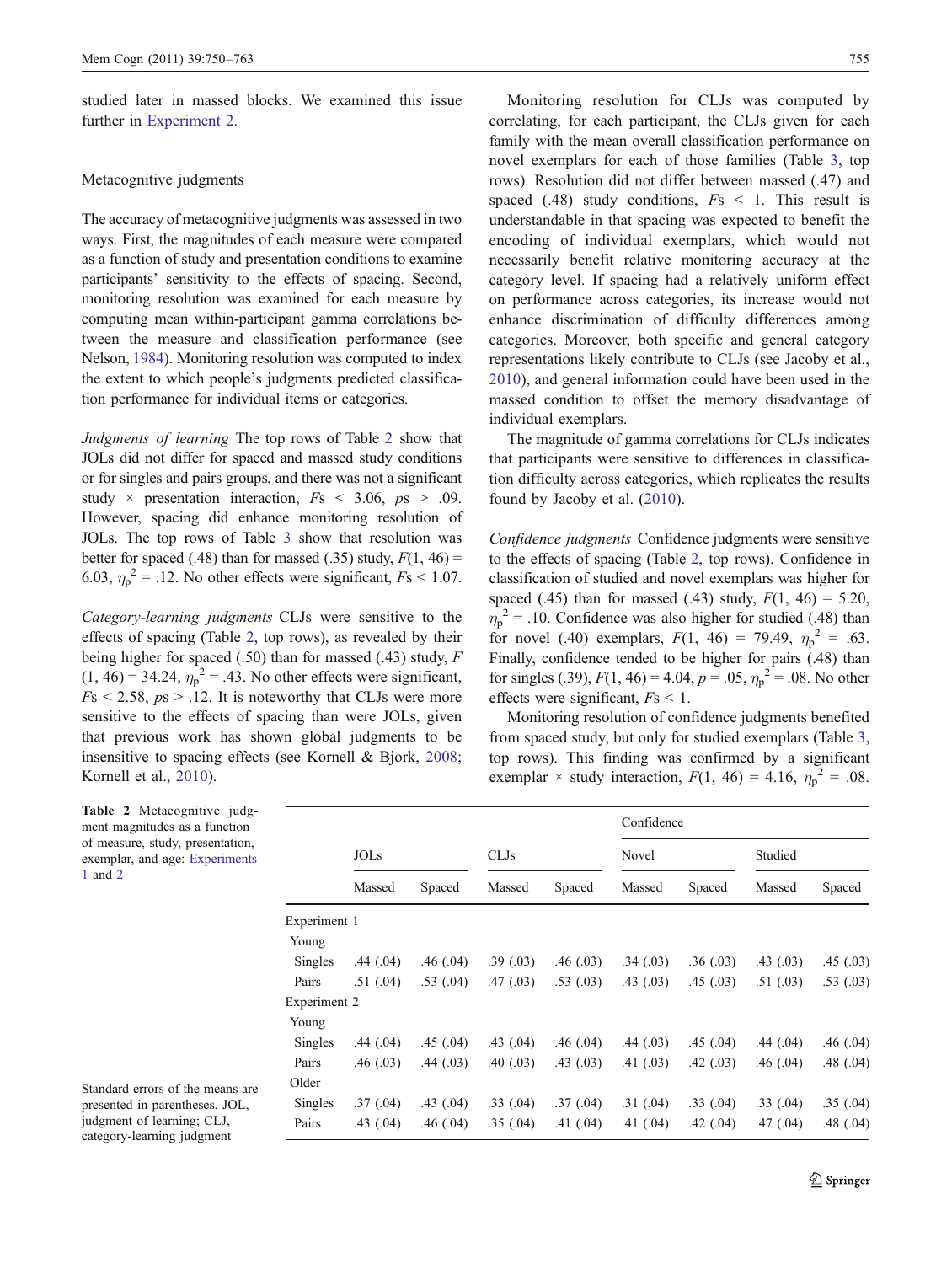<span id="page-6-0"></span>Table 3 Monitoring resolution as a function of measure, study, presentation, exemplar, and age: [Experiments 1](#page-2-0) and 2

|                |             |           |           |           |           | Confidence |           |           |  |
|----------------|-------------|-----------|-----------|-----------|-----------|------------|-----------|-----------|--|
|                | <b>JOLS</b> |           | CLJs      |           | Novel     |            | Studied   |           |  |
|                | Massed      | Spaced    | Massed    | Spaced    | Massed    | Spaced     | Massed    | Spaced    |  |
| Experiment 1   |             |           |           |           |           |            |           |           |  |
| Young          |             |           |           |           |           |            |           |           |  |
| Singles        | .30(.06)    | .48(.04)  | .44(.07)  | .47(0.08) | .47(0.06) | .48(0.05)  | .52(0.05) | .62(.04)  |  |
| Pairs          | .41(.06)    | .48(.04)  | .50(.07)  | .50(0.08) | .52(.06)  | .48(0.05)  | .53(0.05) | .67(0.04) |  |
| Experiment 2   |             |           |           |           |           |            |           |           |  |
| Young          |             |           |           |           |           |            |           |           |  |
| Singles        | .36(.06)    | .42(.05)  | .51(.08)  | .48(.07)  | .45(0.06) | .39(.05)   | .51(0.05) | .56(.04)  |  |
| Pairs          | .35(.06)    | .51(0.04) | .54(.07)  | .54(.07)  | .39(.06)  | .57(0.05)  | .52(0.04) | .59(.04)  |  |
| Older          |             |           |           |           |           |            |           |           |  |
| <b>Singles</b> | .40(0.07)   | .46(.05)  | .48(.09)  | .40(0.08) | .48(.07)  | .57(0.06)  | .58(.05)  | .62(0.05) |  |
| Pairs          | .29(.07)    | .38(.05)  | .53(0.08) | .48(0.08) | .51(.07)  | .52(.06)   | .55(.05)  | .56(.04)  |  |

Standard errors of the means are presented in parentheses. JOL, judgment of learning; CLJ, category-learning judgment

Follow-up tests revealed that resolution for studied exemplars was higher for spaced than for massed study (.64 vs. .53),  $F(1, 46) = 6.80$ ,  $\eta_p^2 = .13$ , whereas resolution did not differ between study conditions for novel exemplars  $(.50)$ vs. .48),  $F < 1$ . Resolution was higher for studied (.58) than for novel (.49) exemplars,  $F(1, 46) = 8.70$ ,  $\eta_p^2 = .16$ . No other effects were significant,  $Fs \le 1.81$ ,  $ps \ge .18$ .

Summary of metacognition results In contrast to the findings of Kornell and colleagues (Kornell & Bjork, [2008](#page-12-0); Kornell et al., [2010\)](#page-12-0), our results show that participants were sensitive to the effects of spacing on classification of individual exemplars during encoding and at the time of test. However, this sensitivity does not necessarily demonstrate that participants were aware that spacing was a more effective means of studying than was massing. That is, people may not have declarative knowledge that spacing is superior to massing practice, and instead the effects of spacing on the metacognitive judgments may reflect sensitivity to differences in processing or ease of classifying massed and spaced items. Nonetheless, it is interesting that participants seem to have been sensitive to these effects and, in particular, that participants were sensitive to the benefits of spacing at an intermediate level (i.e., the category level). These results suggest that judgments made on questionnaires reflect different bases than do judgments made at the item and category levels (see Dunlosky & Hertzog, [2001\)](#page-12-0). We consider this distinction further in the "[General discussion](#page-10-0)" section.

# Experiment 2

of birds. The results from presenting birds in pairs versus singles provide support for the notion that differentiation among families played a role in the effects of spacing on natural concept learning. Furthermore, the effects of relative position observed in classification of studied exemplars suggest that attention also played a role in producing spacing effects.

Experiment 2 was identical to [Experiment 1,](#page-2-0) with the exception that study time was self-allocated. Self-paced study was used to provide an index of the functional attention paid to exemplars in each position of each block. In accord with the attention attenuation hypothesis, we expected study time to decrease across exemplars in the massed blocks, whereas spaced blocks should exhibit no change across exemplars.

We were also interested in whether age differences exist in the benefits of spacing, overall learning, and in the accuracy of metacognitive monitoring (see Kornell et al., [2010](#page-12-0)). Given that Kornell et al. showed that older adults benefited from spacing in their learning of natural concepts, we expected a similar pattern of results. Experiment 2 included the standard measures of metacognition used in [Experiment 1.](#page-2-0) This allowed for examination of potential age differences in monitoring accuracy in the context of concept learning. Finally, it was an open question as to whether allowing older adults to allocate their study time would eliminate age-related differences in classification performance.

# Method

#### Participants

Sixty-two older adults (mean age  $= 69.8$  years) were recruited using a newspaper advertisement from the greater Akron (OH) area, and 76 young adults (mean age  $=$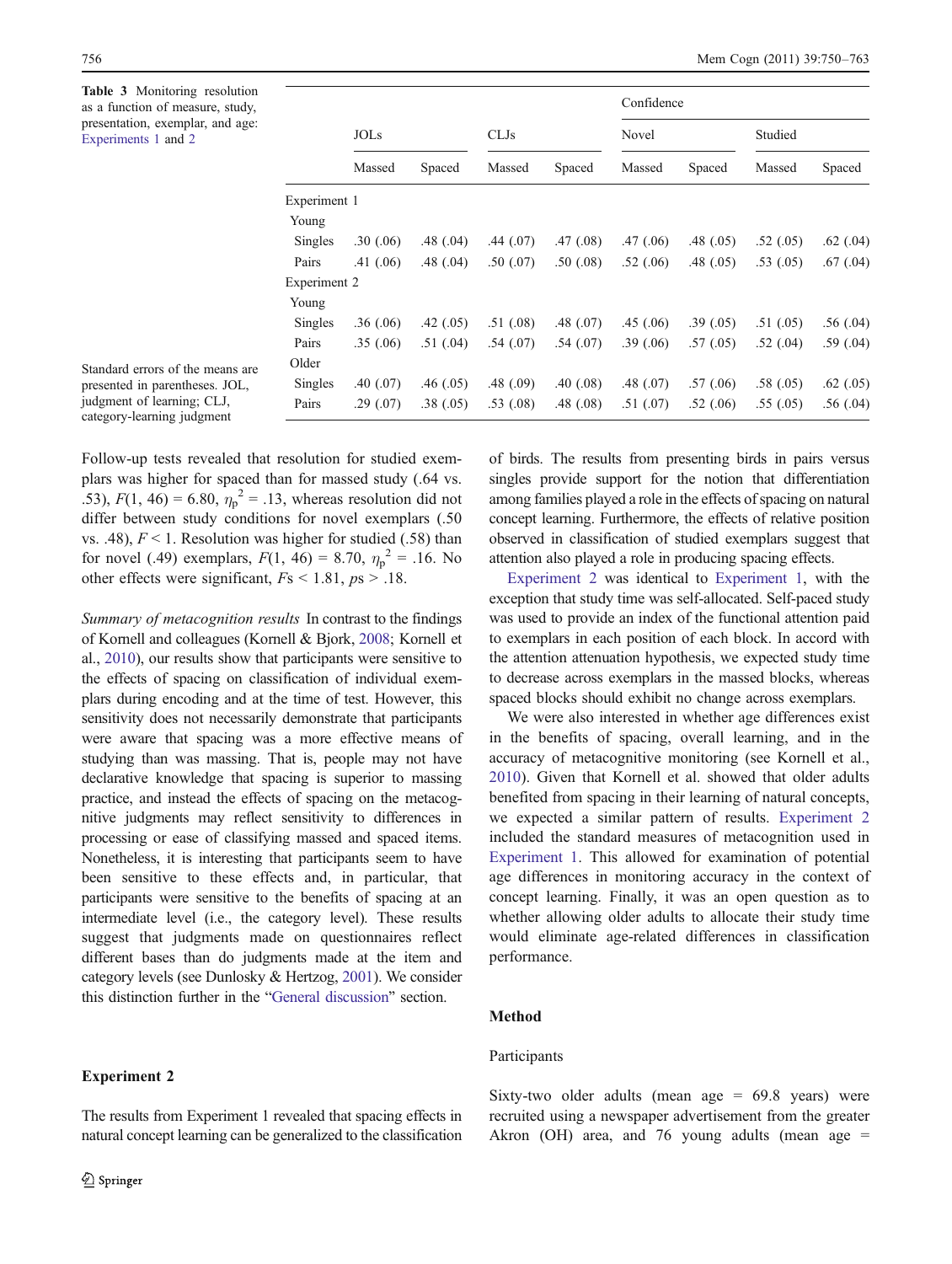19.5 years) were recruited from the Kent State University campus. Participants were randomly assigned to the singles group (35 young, 30 older) and to the pairs group (41 young, 32 older). Both young (\$15) and older (\$25) adults were paid for participating. Vocabulary scores were higher for older (.68) than for young (.45) adults,  $t(136) = 9.5$ . Self-reported health  $(1 = excellent to 5 = poor)$  indicated that both older  $(M = 2.2)$  and young  $(M = 1.9)$  adults were in relatively good health.

#### Design, materials, and procedure

The design, materials, and procedure were identical to those in [Experiment 1,](#page-2-0) except that participants' study was selfpaced. During study, items were presented until participants pressed a computer key to indicate that they were finished. The JOL prompt was presented immediately thereafter.

## Results and discussion

Before considering classification performance results, it is important to note that young adults spent less time studying in [Experiment 2](#page-6-0) than in [Experiment 1](#page-2-0) (singles, 4.78 vs. 8 s; pairs, 8.68 vs. 16 s), and older adults spent more time studying in [Experiment 2](#page-6-0) than did young adults (singles, 11.11 vs. 4.78 s; pairs, 19.71 vs. 8.68 s). Thus, differences in patterns of classification performance between [Experi](#page-2-0)[ments 1](#page-2-0) and [2](#page-6-0) cannot be considered a failure to replicate, because the dramatic differences in study time are likely to have moderating effects. We return to this issue later when we describe the relationship between study time and classification performance.

#### Classification performance

Novel exemplars Classification performance for novel exemplars (Table [1](#page-4-0), bottom section) revealed a spacing effect for both young and older adults; classification performance was higher for spaced (.38) than for massed (.33) study,  $F(1, 134) = 12.46$ ,  $\eta_p^2 = .09$ . No other effects were significant,  $Fs < 3.72$ ,  $ps > .05$ . These results provide further evidence that spacing is an effective means of enhancing natural concept learning for both young and older adults.

Studied exemplars As was found for novel exemplars, spacing enhanced classification of studied exemplars for both young and older adults (Table [1](#page-4-0), bottom section). Classification was better for spaced (.38) than for massed (.33) exemplars,  $F(1, 134) = 18.36$ ,  $\eta_p^2 = .12$ . No other effects were significant,  $Fs \leq 2.34$ ,  $ps \geq .11$ . Although the benefits of pairing found in [Experiment 1](#page-2-0) were not found in

[Experiment 2](#page-6-0), there was a trend indicating that the spacing effects observed for older adults were larger for pairs than for singles. Another difference between [Experiments 1](#page-2-0) and [2](#page-6-0) was that there were significant spacing effects in the singles groups in [Experiment 2,](#page-6-0) whereas the same was not true in [Experiment 1](#page-2-0). It is likely that these differences in performance were due to differences in study time. We return to this issue in the "[General discussion](#page-10-0)" section.

Given that the interpretation of classification performance as a function of relative position is complicated by self-paced study, we do not report those analyses here. Instead, we examine self-allocated study time as a function of relative position in the next section to more directly test the attention attenuation hypothesis. The lack of an effect of age on classification of studied and novel exemplars suggests that older adults were able to monitor their learning in ways that allowed them to eliminate any age differences in memory. We examine the accuracy of young and older adults' metacognitive monitoring and control in the following sections.

## Self-allocated study time

As is shown in Table 4, more time was spent studying spaced (11.54 s) than massed (10.59 s) exemplars,  $F(1, 134) =$ 26.45,  $\eta_p^2 = 0.17$ . In addition, more time was spent studying pairs (14.19 s) than singles (7.94 s),  $F(1, 134) = 26.14$ ,  $\eta_p^2 =$ .16. Also, older adults studied for more than twice as long as young adults (15.41 vs. 6.73 s),  $F(1, 134) = 50.43$ ,  $\eta_p^2 = .27$ . It is interesting that older adults spent more time studying than did young adults. Older adults typically show slower processing speed, as compared with young adults (e.g., Salthouse, [1996](#page-13-0)), and there are typically no age differences in metacognitive monitoring. Thus, older adults may have spent more time studying than did young adults because the subjective experience of completing learning did not occur

Table 4 Study time allocation (in seconds) as a function of age, presentation, and study condition: [Experiment 2](#page-6-0)

|         | <b>Study Condition</b> |             |  |  |
|---------|------------------------|-------------|--|--|
|         | Massed                 | Spaced      |  |  |
| Young   |                        |             |  |  |
| Singles | 4.60(0.48)             | 4.95(.59)   |  |  |
| Pairs   | 8.01 (.75)             | 9.34(.88)   |  |  |
| Older   |                        |             |  |  |
| Singles | 10.82(1.13)            | 11.39(1.31) |  |  |
| Pairs   | 18.92 (2.08)           | 20.49(2.05) |  |  |

Standard errors of the means are presented in parentheses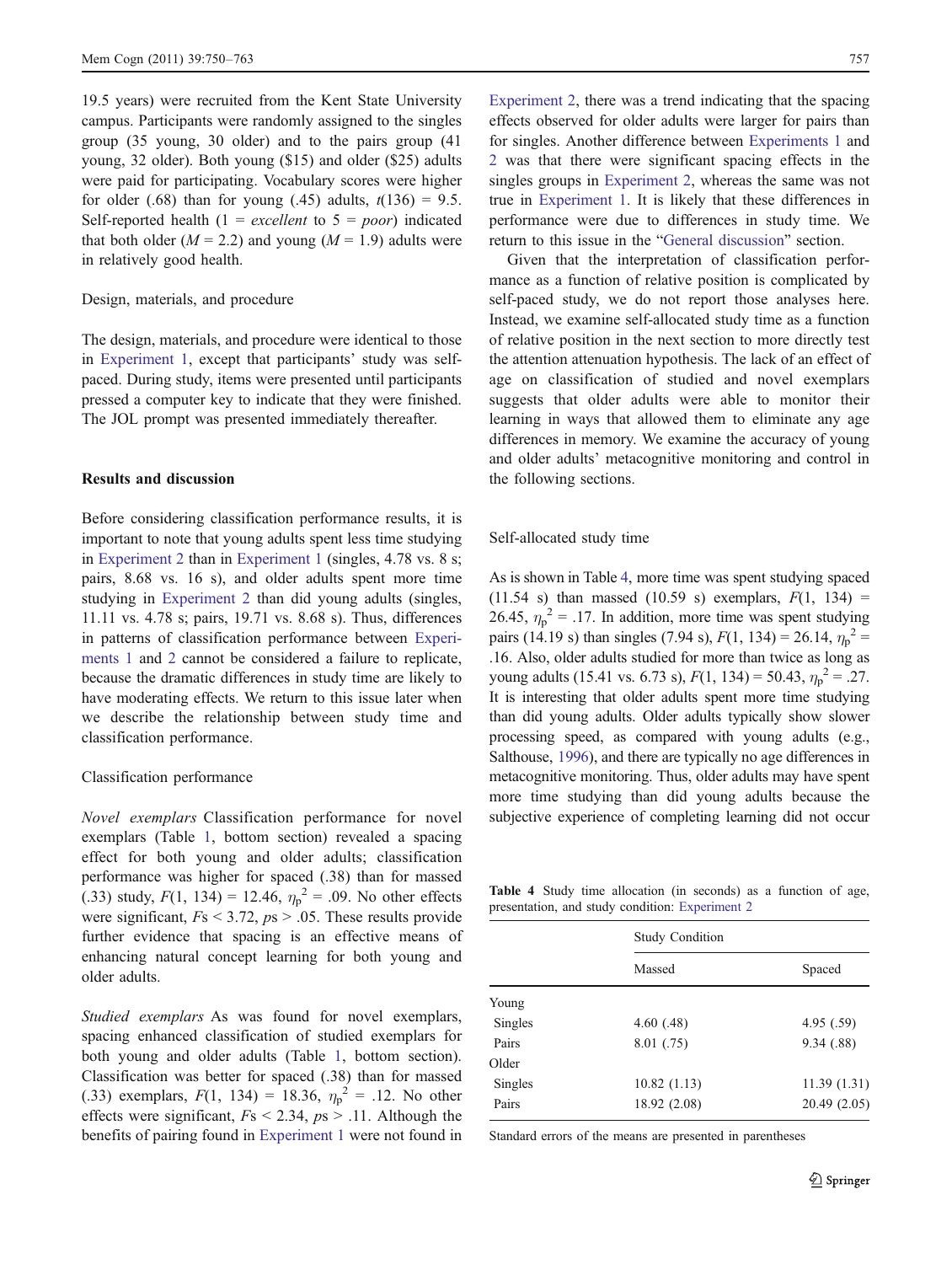until later. Finally, the difference in study time between spaced and massed exemplars was larger for pairs (14.91 vs. 13.47 s) than for singles (8.17 vs. 7.71 s),  $F(1, 134) = 7.07$ ,  $\eta_p^2 = .05$ . No other effects were significant,  $Fs < 3.69$ ,  $ps > .05$ .

More germane to the attention attenuation hypothesis, study time was examined as a function of relative position for each study condition. In these analyses, study time was examined for the six presentations in the singles group (Fig. 3) and the three presentations in the pairs group (Fig. 4). Examination of Figs. 3 and 4 reveals patterns of results similar to classification of studied exemplars in [Experiment 1](#page-2-0). The general pattern for the massed conditions in the singles groups is that both young and older adults studied the first exemplar longest, with study time decreasing most rapidly from the first to the second position. After the initial sharp decline, there was a trend indicating that study time continued to decrease at a slower rate thereafter. The pattern for the massed conditions was similar in the pairs group; however, the decline from the first to the second position was not larger than that from the second to the third position. In contrast, study time in the spaced blocks remained relatively constant across positions



Fig. 3 Mean study time as a function of age group, study condition, and relative position in the singles group. The bars represent standard errors of the means



Fig. 4 Mean study time as a function of age group, study condition, and relative position in the pairs group. The bars represent standard errors of the means

in both presentation groups. These effects were confirmed by study  $\times$  position interactions in the singles,  $F(5, 315) =$ 6.58,  $\eta_p^2 = 0.10$ , and pairs,  $F(2, 142) = 8.21$ ,  $\eta_p^2 = 0.10$ , groups. The most striking difference in position curves for massed and spaced families is in the first two positions within a block. This difference is understandable in terms of a difference in the novelty of exemplars from a family. For massed blocks, the first exemplar in a block was always the first encounter with an exemplar from that particular family and, so, may have been given additional study because of its novelty. In contrast, the first exemplar from each family was presented in the first block of spaced study, and, so, exemplars in those blocks did not differ in their novelty.

Given that the attention attenuation hypothesis predicts diminishing attention across positions in the massed condition, follow-up t-tests were first conducted on adjacent positions for each age group in each study condition. To anticipate, few differences were found between adjacent positions following the comparison of the first and second positions. Because the differences following the second position were numerically small, the extent to which attention continued to diminish was then examined by comparing study time in the second position with that in later positions.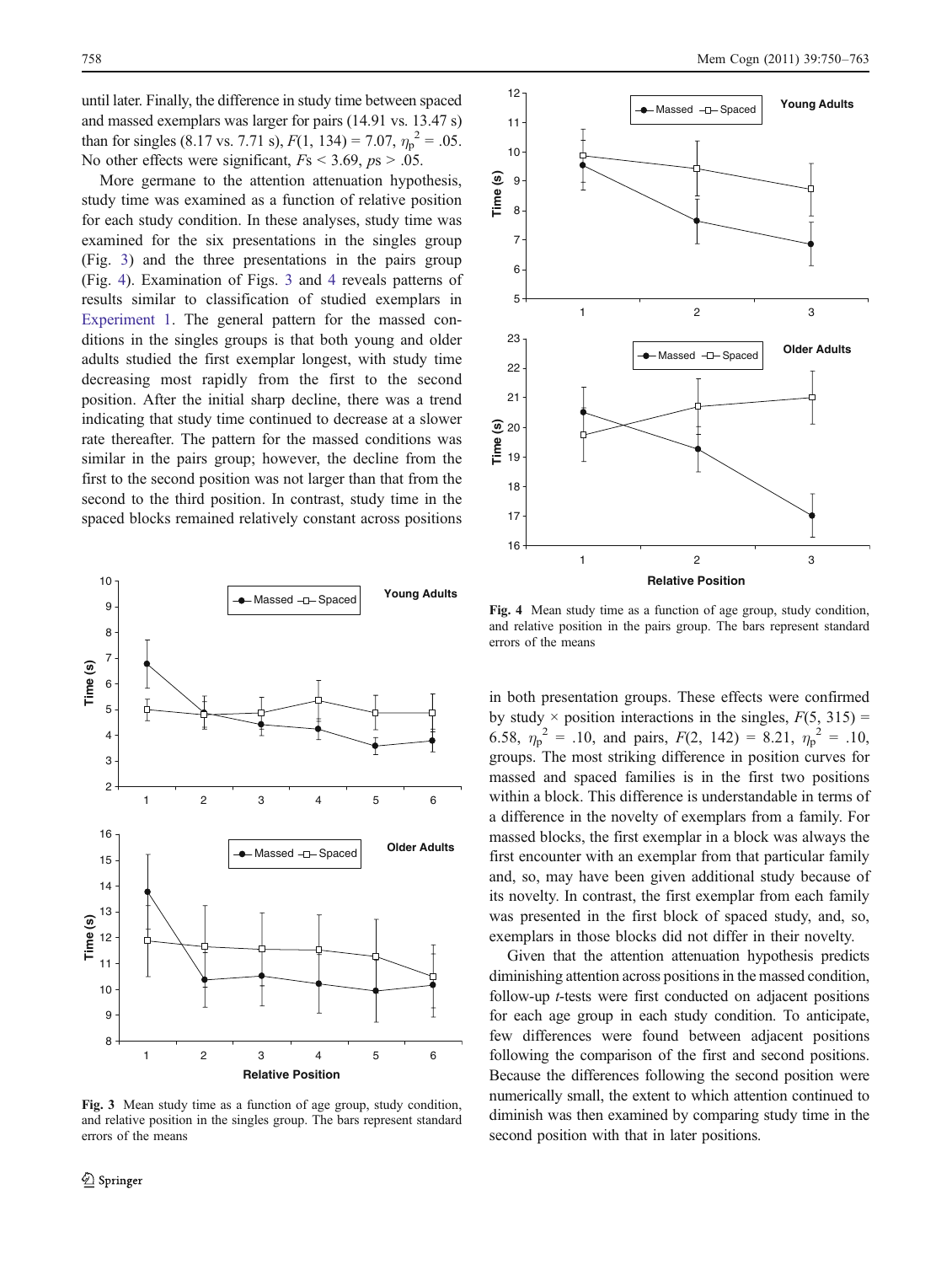For young adults in the singles group, results revealed significant differences in the massed condition between positions 1 and 2 and between positions 4 and 5,  $t s(34)$  > 2.71. There were also significant differences between positions 2 and 5 and between positions 2 and 6,  $t s(34)$  > 3.41. There were no significant differences in the spaced condition. Older adults in the singles group showed differences in the massed condition between positions 1 and 2, t  $(29) = 4.19$ , and no differences in the spaced condition. Young adults in the pairs group showed significant differences in the massed condition between positions 1 and 2, 2 and 3, and 1 and 3,  $ts(40) > 2.05$ . They also showed a difference in the spaced condition between positions 1 and 3,  $t(40) = 3.09$ . Older adults in the pairs group showed differences in the massed condition between positions 1 and 3 and between positions 2 and 3,  $ts(31) > 2.79$ , and no differences in the spaced condition. Together, these results suggest that attention in the massed condition diminished most rapidly from the first to the second position and tended to diminish beyond the second position, but at a slower rate. These results are consistent with the prediction from the attention attenuation hypothesis.

As was mentioned earlier, young adults spent much less time studying in [Experiment 2.](#page-6-0) It is noteworthy that this difference in study time did not dramatically change overall classification performance (Experiment  $1 = .41$  vs. [Exper](#page-6-0)iment  $2 = .36$ ). These results suggest that allowing selfallocated study allowed more efficient learning. However, there was still a tendency for performance to be lower in [Experiment 2](#page-6-0), suggesting that participants did not take full advantage of the opportunity to self-regulate their learning. Perhaps young adults were sensitive to the diminishing returns of additional study time and, consequently, terminated their study before learning the materials completely (see Nelson & Leonesio, [1988\)](#page-13-0).

## Classification performance and study time

To examine the link between study time and performance, we correlated study time and classification performance, separately as a function of exemplar (novel or studied) and presentation format (spaced vs. massed practice). As was expected, study time was positively correlated with classification of novel (massed,  $r = .15$ ; spaced,  $r = .23$ ) and studied (massed,  $r = .23$ ; spaced,  $r = .14$ ) exemplars,  $ps < .05$ . A one-tailed test was used to test this difference, because selfpaced study time and performance are often positively related. Given these results, we included study times (for massed and spaced items) as covariates in an ANOVA that reexamined the influence of spacing on the classification of novel and studied items. In both cases, the influence of spacing was not significant,  $Fs < 1.50$ , when study time was a covariate. These outcomes further establish the link

between study time and classification performance and provide supporting evidence for the attention attenuation hypothesis.

# Metacognitive judgments

Metacognitive judgments were examined in the same manner as in [Experiment 1.](#page-2-0)

Judgments of learning JOLs were sensitive to the effects of spacing for older adults, but not for young adults (Table [2,](#page-5-0) bottom section). JOLs were higher for spaced than for massed study (.44 vs. .43),  $F(1, 134) = 6.59$ ,  $\eta_p^2 = .05$ . The interaction with age was significant,  $F(1, 134) = 12.77$ ,  $\eta_p^2$  = .09, showing that older adults' JOLs were higher for spaced (.44) than for massed (.40) study,  $t(61) = 3.93$ , whereas young adults' JOLs did not differ (.45 vs. .45),  $t <$ 1. Note that although young adults' JOLs were not sensitive to the benefits of spacing on classification performance, they did not indicate that massed exemplars were learned better than spaced exemplars (see Kornell & Bjork, [2008\)](#page-12-0). No other effects were significant,  $Fs \leq 3.65$ ,  $ps \geq .06$ .

Resolution for JOLs could not be computed for 7 participants (2 young, 5 older), due to constant values on one variable in at least one study condition (i.e., zero or perfect classification performance, or the same JOL for every item). This explains why the degrees of freedom in the following analyses differ from those in previous analyses. As was found in [Experiment 1](#page-2-0), resolution was enhanced by spacing (Table [3](#page-6-0), bottom section). Gammas were higher for spaced (.44) than for massed (.35) study,  $F(1, 127) = 7.16$ ,  $\eta_p^2 = .05$ . No other effects were significant,  $Fs < 2.17$ ,  $ps > .14$ .

Category-learning judgments CLJs were also sensitive to the effects of spacing (Table [2,](#page-5-0) bottom section). CLJs were higher for spaced (.41) than for massed (.38) study,  $F(1, 134) =$ 18.95,  $\eta_p^2$  = .12. No other effects were significant,  $Fs < 3.38$ ,  $ps > .07$ .

Resolution for CLJs (Table [3](#page-6-0), bottom section) could not be computed for 13 participants (4 young, 9 older), due to constant values on at least one variable. No effects were significant,  $Fs < 1$ . However, the grand mean of the correlations was greater than zero (.49), indicating that participants were sensitive to differences in classification difficulty across categories.

Confidence judgments Confidence judgments were also sensitive to the effects of spacing (Table [2](#page-5-0), bottom section). Confidence was higher for spaced (.42) than for massed (.41) exemplars,  $F(1, 134) = 7.92$ ,  $\eta_p^2 = .06$ . Confidence was also higher for studied (.43) than for novel (.40) exemplars,  $F(1, 4)$ 134) = 20.32,  $\eta_p^2$  = .13. This effect was qualified by an exemplar  $\times$  presentation interaction,  $F(1, 134) = 9.16$ ,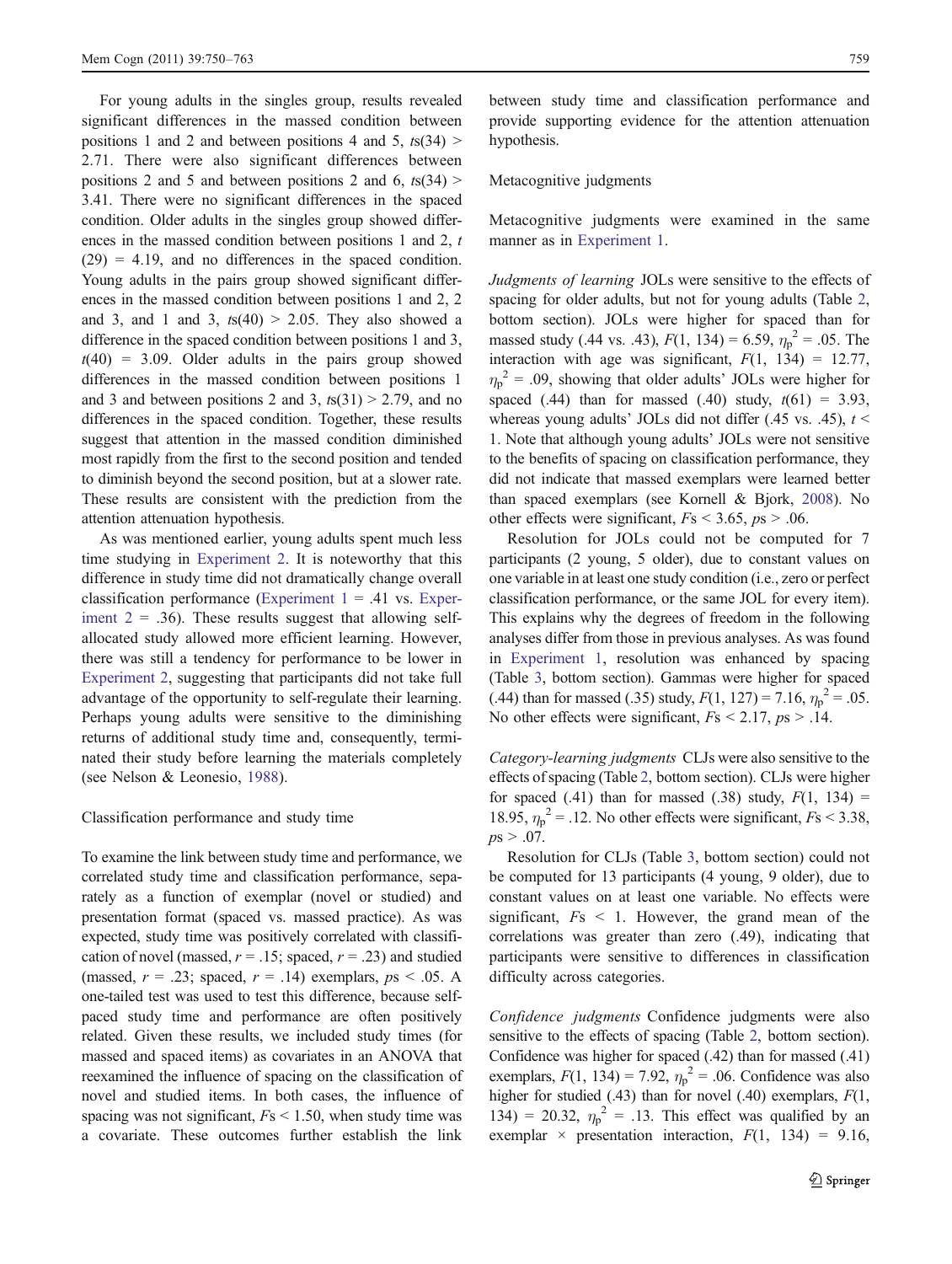<span id="page-10-0"></span> $\eta_p^2$  = .06, indicating that this difference was significant for pairs (.47 vs. .41),  $F(1, 72) = 30.39$ ,  $\eta_p^2 = .30$ , but not for singles (.40 vs. .38),  $F \le 1$ . No other effects were significant,  $Fs \leq 2.17, ps \geq .08.$ 

Resolution for confidence judgments (Table [3](#page-6-0), bottom section) could not be computed for 10 participants (3 young, 7 older) due to constant values on at least one variable. Resolution was better for studied (.56) than for novel (.49) exemplars,  $F(1, 124) = 9.36$ ,  $\eta_p^2 = .07$ . No other effects were significant,  $Fs < 2.48$ ,  $ps > .07$ .

In sum, the results from the metacognitive measures in [Experiment 2](#page-6-0) largely replicated the effects found in [Experiment 1](#page-2-0). That is, participants' metacognitive judgments were largely sensitive to the increased ease of classification produced by spacing exemplars (although these effects were relatively small in magnitude), as well as differences in classification difficulty across categories. Also, young and older adults did not differ in their overall judgment accuracy.

## General discussion

The results from the present experiments extend the facilitative effects of spacing on the learning of natural concepts to the learning of bird families. Further examination of spacing effects revealed that they were accomplished in two ways. First, juxtaposing exemplars from different families enhanced concept learning by highlighting differences between exemplars. Second, less functional study time was devoted to exemplars during study when exemplars from the same family were presented consecutively than when they were intermixed with exemplars from different families. Metacognitive measures revealed sensitivity to differences in classification difficulty between massed and spaced study. Judgments were also sensitive to differences in classification difficulty across categories. Finally, older adults were able to learn to classify birds as well as young adults when allowed to allocate their study time.

## Evaluating theories of the spacing effect

As was described in the introduction, one goal of our experiments was to further evaluate two accounts of the spacing effect in natural concept learning. The discrimination account held by Kornell and colleagues (Kornell & Bjork, [2008](#page-12-0); Kornell et al., [2010](#page-12-0)) emphasizes the importance of comparing exemplars from different categories. In particular, noticing similarities and differences among exemplars of different categories presumably aids people in distinguishing among those categories at the time of test

(Kornell et al., [2010](#page-12-0)). In our experiments, exemplars were presented in pairs to further highlight the differences between categories by reducing the memory demands associated with comparing individually presented exemplars. In accord with the discrimination account, the results from [Experiment 1](#page-2-0) showed that the positive effects of spacing were enhanced by presenting exemplars in pairs.

To further understand the way in which spacing effects were accomplished, we explored the possibility that differences in attention also contributed to these effects. In particular, we evaluated the attention attenuation hypothesis, which holds that attention decreases across subsequent exemplars in massed blocks but does not do so in spaced blocks. Kornell et al. ([2010\)](#page-12-0) examined this possibility by comparing the magnitude of spacing effects in their induction and repetition conditions. The critical difference between these conditions was in the content of the massed blocks. In the induction condition, various exemplars from the same family were presented, whereas in the repetition condition, the same exemplar was repeatedly presented. They argued that it should be more difficult to sustain attention for repeated presentations of an exemplar (repetition condition) than for different exemplars from the same family (induction condition). Consequently, the attention attenuation hypothesis would predict a larger spacing effect in the repetition than in the induction condition. Results revealed no support for this account, in that the magnitude of spacing effects did not differ in the induction and repetition conditions.

Although Kornell et al. ([2010\)](#page-12-0) did not find support for the attention attenuation hypothesis, their evaluation of it was ad hoc. In the present experiments, we directly tested it by examining classification performance for studied exemplars and time spent studying those exemplars in each relative position. According to the attention attenuation hypothesis, both classification performance and study time should decrease across positions in the massed blocks, with little, if any, change in these measures arising in the spaced blocks. The results from the present experiments were consistent with these predictions, and across participants, study time was significantly related to classification. Thus, we can conclude that both attention and discrimination played a role in producing spacing effects in the learning of bird families.

Finally, in [Experiment 2,](#page-6-0) the spacing effect on younger adults' classification performance was not enhanced by pairing birds during study. Why do the classification results differ in [Experiments 1](#page-2-0) and [2](#page-6-0)? Although speculative, younger adults in [Experiment 2](#page-6-0) may have failed to benefit from presentation of pairs because they did not persist in studying the pairs long enough to fully process the differences between the birds within a pair. Thus, one possibility is that when people are encouraged to study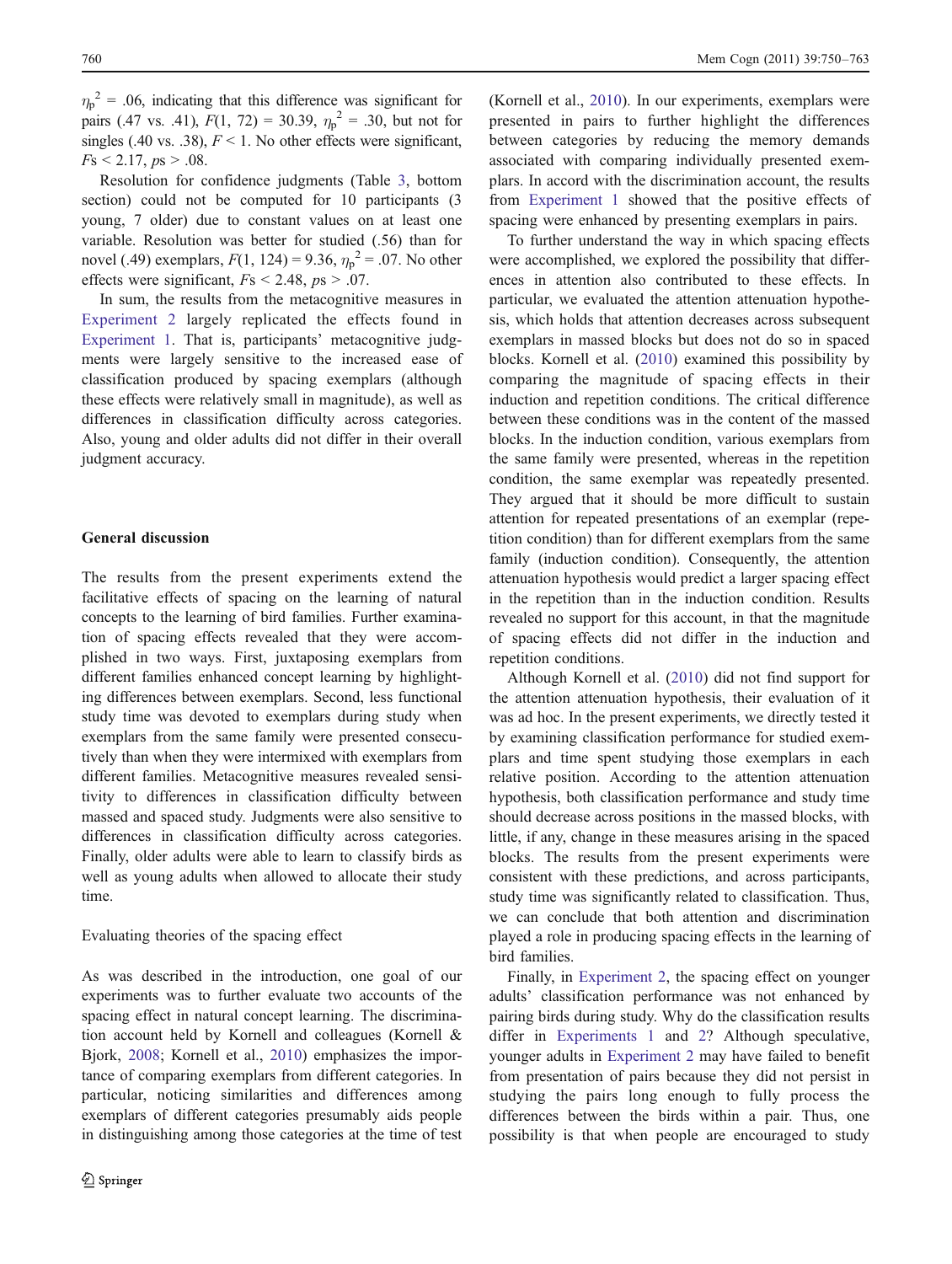longer, as in [Experiment 1](#page-2-0), the benefits of pairing become evident.

# Metacognition, spacing, and category-learning judgments

Another goal of our experiments was to examine the sensitivity of participants' metacognitive judgments to the effects of spacing and to differences in classification difficulty across families. Kornell and colleagues (Kornell & Bjork, [2008](#page-12-0); Kornell et al., [2010\)](#page-12-0) found that the majority of people reported that massed study produced better classification performance than did spaced study on posttest questionnaires. In contrast, the results from the present experiments revealed that participants' item- and categorylevel judgments were sensitive to the effects of spacing. The important difference between the present experiments and those conducted by Kornell and colleagues is that most of our metacognitive measures were concurrent reports (e.g., JOLs), whereas they used retrospective reports. The accuracy of these reports likely differs because concurrent reports reflect the current processing of items, whereas the accuracy of retrospective reports can be impaired by forgetting or by task beliefs (see Dunlosky & Hertzog, [2001\)](#page-12-0).

Given the differences between the measures used in our study and those used by Kornell and colleagues (Kornell & Bjork, [2008;](#page-12-0) Kornell et al., [2010\)](#page-12-0), it was not surprising that item-level judgments revealed sensitivity to spacing effects, whereas global retrospective reports did not. That is, if encoding benefits from the juxtaposition of exemplars in the spaced conditions, and if more attention is being paid to those exemplars, it seems reasonable that participants would be sensitive to the processing advantage of spaced, relative to massed, exemplars. However, it is interesting to note that the spacing advantage in JOLs was small in both experiments. One possibility is that for some items, participants' judgments reflected the fluency-based illusion that massed exemplars were learned more easily, whereas for other items, judgments reflected the superior processing of spaced exemplars. Reliance on both of these bases would produce opposing effects on JOL magnitudes. Consistent with this possibility, confidence judgments, which do not suffer from this problem, generally showed a larger advantage for spaced presentation than did JOLs. Spaced presentation increased both the magnitude and the resolution of confidence, particularly for studied exemplars.

Perhaps more interesting, CLJs were also sensitive to the effects of spacing. These results are interesting in that CLJs are intermediate-level judgments that fall between item- and global- (e.g., retrospective reports) level judgments. Although CLJs are global judgments of a sort, it is possible that they were not susceptible to the fluency-based illusion that massed study was better than spaced study, because requiring participants to make judgments about categories might bring to mind processing differences for the items in each group. It is also possible that CLJs tap into participants' memory for individual exemplars, which are presumably better for spaced than those for massed study. Thus, aggregate judgments might be less susceptible to metacognitive illusions when the queried dimensions draw upon the processing of, or memory for, individual items within categories.

CLJs were also sensitive to differences in classification difficulty across families, as evidenced by strong correlations between CLJs and classification performance at the category level. These results replicate the results in Jacoby et al. ([2010\)](#page-12-0), who interpreted these correlations as indicating that participants could use memory for both specific exemplars and their general characteristics as bases for relatively accurate predictions of classification performance on novel exemplars from those categories. These findings have practical import for the learning of concepts in educational settings. For example, students' ability to identify which topics are better learned than others (e.g., memory vs. attention in a cognitive psychology class) will determine the manner in which they approach their studying. Examination of students' sensitivity to topics in a classroom setting and their study choices can also inform educators' guidance of student study strategies.

Aging and the strategic regulation of natural concept learning

Kornell et al. [\(2010](#page-12-0)) hypothesized that older adults would benefit less from spacing than would young adults as a result of older adults being more forgetful of previously presented instances in the spaced condition. Contrary to this prediction, older adults demonstrated spacing effects that were similar in magnitude to those of young adults. The only age difference that they observed was a main effect indicating that young adults outperformed older adults. The present experiments were designed to further verify this lack of an age difference in the effects of spacing and to evaluate whether overall age differences could be eliminated by allowing participants to control their study time. The results revealed that both young and older adults showed positive effects of spacing, and no difference in overall performance was evident between the groups. The latter result is surprising in that older adults have been shown to have a deficit in metacognitive control strategies, relative to young adults, and these deficits result in lower levels of associative learning (see Dunlosky & Connor, [1997\)](#page-12-0).

Although the mechanism by which older adults were able to perform as well as young adults is unclear, one possibility is that older adults may have been more motivated to self-initiate successful learning strategies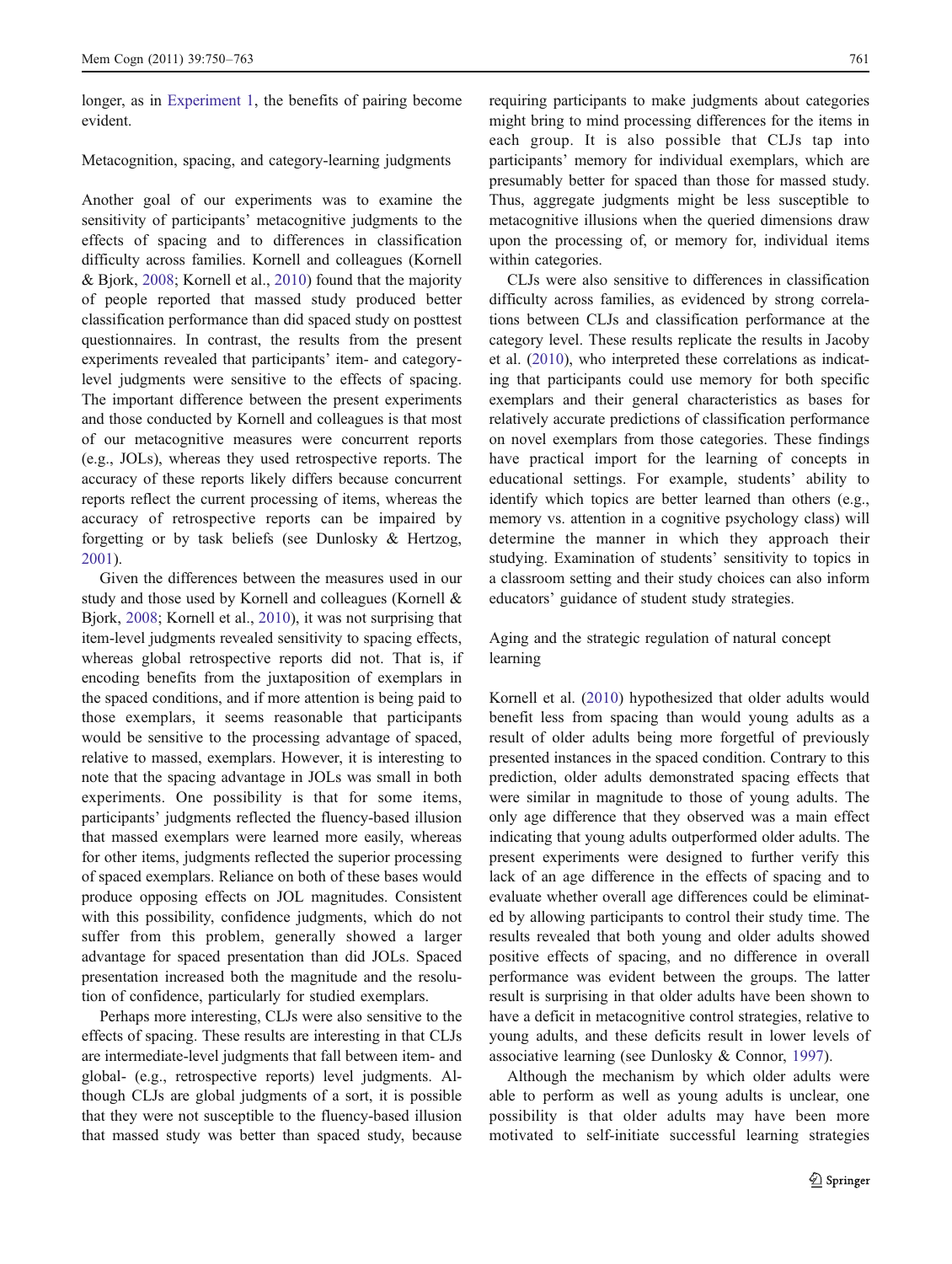<span id="page-12-0"></span>because of their intrinsic interest in the materials (see Castel, 2005, 2008). In line with this suggestion, older adults may have made use of strategies that maximized their ability to remember general information. According to previous accounts, older adults' memory for specific information is thought to be impaired, relative to young adults, whereas both groups are thought to have similar abilities in remembering general information (e.g., Adams, 1991; Castel, Farb, & Craik, 2007; Craik, 2002; Koutstaal, 2003). Perhaps young and older adults accomplished classification in different ways. Older adults may have focused on general characteristics during study by thinking back to previous exemplars, resulting in increased study time. In contrast, young adults may have focused more on specific features of exemplars than did older adults.

Yet another possibility is that the lack of age differences was due to older adults having more prior knowledge of birds than did young adults. Against this possibility, confidence judgments tended to be higher for young than for older adults, whereas one would expect the reverse to be true if older adults had more background knowledge. Moreover, we included a brief questionnaire in [Experiment 2](#page-6-0) that asked participants about their involvement with bird clubs (no participants reported belonging to one), and they rated their expertise in identifying birds (1 = entirely incapable,  $4 = n$ ovice, 7 = expert). On average, both young ( $M = 2.4$ ) and older ( $M =$ 3.0) adults rated themselves below the novice level, and although older adults rated themselves significantly higher,  $t$  $(134) = 2.70$ , when level of expertise was included in analysis of classification performance (i.e., as a covariate), it did not influence the results. Thus, differential expertise cannot account for the present lack of age-related differences in classification performance.

#### Concluding comments

The findings presented here indicate that spacing enhances the learning of bird families. In addition to enhancing associative learning (e.g., Cepeda, Pashler, Vul, Wixted, & Rohrer, 2006; Dempster, 1996), spacing has now been shown to enhance the learning of natural concepts in several studies (e.g., Kornell & Bjork, 2008; Kornell et al., 2010). A major goal of our ongoing research has been to discover ways in which to optimize the learning of bird families. So far, we have demonstrated that testing (Jacoby et al., 2010) and spacing are effective means by which to do so. Taken together, these findings suggest that well-known methods of enhancing associative learning can be extended to the learning of natural concepts. Further exploration along these lines will be important for informing theories of concept learning and for practical applications such as the learning of natural concepts in educational settings and the preservation of cognitive function in older adults.

Acknowledgements This research was supported by the James S. McDonnell Foundation 21st Century Science Initiative in Bridging Brain, Mind and Behavior Collaborative Award. We thank Sarah Arnspiger and Rachel Teune for their assistance with data collection. Correspondence concerning this article should be addressed to Christopher N. Wahlheim, Department of Psychology, Washington University, St. Louis, MO 63130. E-mail: cnwahlheim@gmail.com.

#### References

- Adams, C. (1991). Qualitative age differences in memory for text: A lifespan developmental perspective. Psychology and Aging, 6, 323–336.
- Castel, A. D. (2005). Memory for grocery prices in younger and older adults: The role of schematic support. Psychology and Aging, 20, 718–721.
- Castel, A. D. (2008). The adaptive and strategic use of memory by older adults: Evaluative processing and value-directed remembering. In A. S. Benjamin & B. H. Ross (Eds.), The psychology of learning and motivation (Vol. 48, pp. 225–270). London: Academic Press.
- Castel, A. D., Farb, N., & Craik, F. I. M. (2007). Memory for general and specific value information in younger and older adults: Measuring the limits of strategic control. Memory & Cognition, 35, 689–700.
- Cepeda, N. J., Pashler, H., Vul, E., Wixted, J. T., & Rohrer, D. (2006). Distributed practice in verbal recall tasks: A review and quantitative synthesis. Psychological Bulletin, 132, 354–380.
- Craik, F. I. M. (2002). Human memory and aging. In L. Bäckman & C. von Hofsten (Eds.), Psychology at the turn of the millennium (pp. 261–280). Hove, U.K.: Psychology Press.
- Dempster, F. N. (1996). Distributing and managing the conditions of encoding and practice. In E. L. Bjork & R. A. Bjork (Eds.), Memory (pp. 317–344). San Diego: Academic Press.
- Dunlosky, J., & Connor, L. T. (1997). Age differences in the allocation of study time account for age differences in memory performance. Memory & Cognition, 25, 691-700.
- Dunlosky, J., & Hertzog, C. (2000). Updating knowledge about strategy effectiveness: A componential analysis of learning about strategy effectiveness from task experience. Psychology & Aging, 15, 462–474.
- Dunlosky, J., & Hertzog, C. (2001). Measuring strategy production during associative learning: The relative utility of concurrent versus retrospective reports. Memory & Cognition, 29, 247–253.
- Gagné, R. M. (1950). The effect of sequence of presentation of similar items on the learning of paired-associates. Journal of Experimental Psychology, 40, 61–73.
- Griego, J. A., & Kliegel, M. (2008). Adult age differences in function concept learning. Aging, Neuropsychology, & Cognition, 15, 1–30.
- Hess, T. M., & Slaughter, S. J. (1986). Aging effects on prototype abstraction and concept identification. Journal of Gerontology, 41, 214–221.
- Jacoby, L. L., Wahlheim, C. N., & Coane, J. H. (2010). Test-enhanced learning of natural concepts: Effects on recognition memory, classification, and metacognition. Journal of Experimental Psychology: Learning, Memory, & Cognition, 36, 1441–1451.
- Kornell, N., & Bjork, R. A. (2008). Learning concepts and categories: Is spacing the "enemy of induction"? Psychological Science, 19, 585–592.
- Kornell, N., Castel, A. D., Eich, T. S., & Bjork, R. A. (2010). Spacing as the friend of both memory and induction in young and older adults. Psychology and Aging, 25, 498–503.
- Koutstaal, W. (2003). Older adults encode—but do not always use perceptual details: Intentional versus unintentional effects of